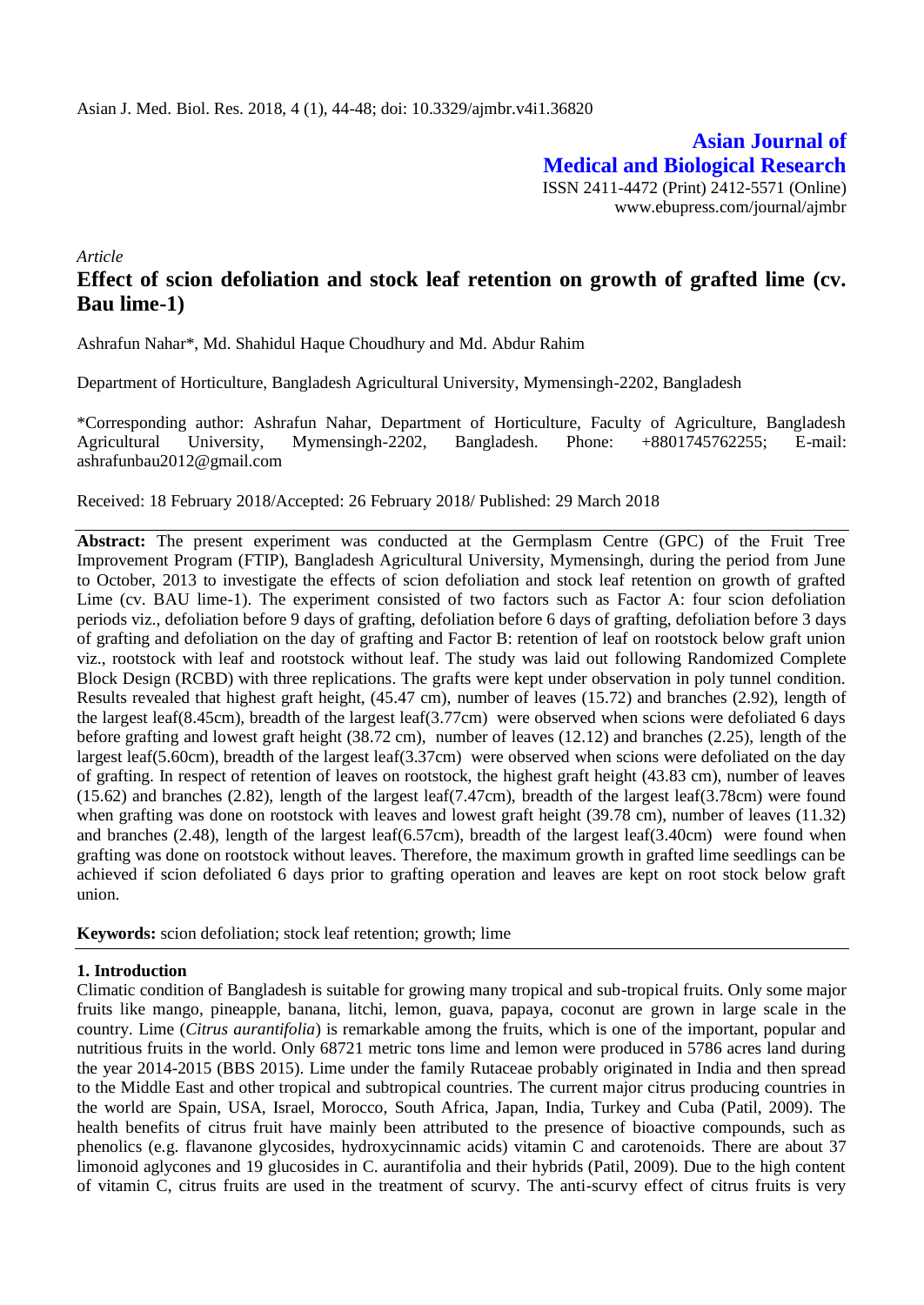strong because of the balanced composition of organic acids and minerals. Citrus aurantifolia fruits can be processed to obtain food products such as dehydrated citrus products or marmalades, jams, sorbet, pickles, candies and sugar boiled (Okwe, 2008). The peel contains volatile oil which is used in the production of drugs, perfumes, soaps, hair cream, body oil and other cosmrtics as well as other home cleaning products (Ferguson, 1990). Lime is mainly propagated by seed and air layering in the country. In case of seed propagation; there are some disadvantages. In some cases, seedlings are not true-to-type with mother tree; due to juvenility factors, seedling trees do not usually bear fruit until they are nearly a decade old; and they are vulnerable to unfavorable soil conditions, diseases, and so forth. But the vegetative method is desirable because it enables to retain the characteristics of the mother plant, to get flower and fruit earlier, to remain initially relatively smaller with the benefit of more plants accommodation per unit area and to give the growers earlier fruit and more economic benefit. Growth of grafted plant depend on several factors including time of operation, grafting method, defoliation period of scion, age of the rootstock and leaf and node retention of rootstock. Plant height, number of leaves and branch, length and breadth of largest leaf are important parameter of plant growth, the present study was undertaken to investigate the effects of scion leaf defoliation and stock leaf retention of cleft grafting on growth of the grafted lime plants.

#### **2. Materials and Methods**

#### **2.1. Location**

The present experiment was conducted at the 'BAU Germplasm Centre (GPC) of Fruit Tree Improvement Program (FTIP), Bangladesh Agricultural University, Mymensingh during the period from June to October, 2013.

#### **2.2. Experimental materials**

High yielding cultivar namely FTIP BAU Kagozi Lebu-1 (Semi-seedless) was used in this study. The rootstocks used in the experiment were raised in polybag from the lemon seeds of unknown variety. The scion shoots used, were collected from mother plants of lime (cv. BAU Lebu-1).

#### **2.3. Design and layout of the experiment**

The two-factor experiment consisting of 8 treatment combinations was laid out in Randomized Complete Block Design (RCBD) with three replications. For each treatment combination grafting operations were performed on twenty rootstocks of each plot of a block. Thus in total  $4 \times 2 \times 3 \times 20 = 240$  grafts were made.

#### **2.4. Treatments of the experiment**

The experiment consisted of two factors, Factor A: scion defoliation period viz., Defoliation before 9 days of grafting, Defoliation before 6 days of grafting, Defoliation before 3 days of grafting, Defoliation on the day of grafting and Factor B: Stock leaf retention viz., Rootstock with leaves below graft union Rootstock without leaves below graft union.

#### **2.5. Tools used**

Secateurs, Sharp grafting knife, Measuring scale, Measuring tape, Polythene cap, Polythene strip, Polybag, Thick needle, Thread etc.

#### **2.6. Grafting operation**

Grafting operation was performed on 25th June, 2013. Scions of 10 cm long scions containing about three nodes were used for grafting operation. In this method of grafting about 2-3 cm long two smooth slanting cuts were made at the proximal end of the scion on both sides opposite to each other in such a way that the end portion became very thin. It was done with the help of sharp knife. The smooth long slanting cuts at the base of the scion gave an appearance of a sharp chisel. The rootstock was at first deheaded by giving slanting cut and then a vertical split cut was made by a thin and sharp bladed grafting knife at the centre of the slanting cut surface of the stock having a depth of approximately 2-3 cm. Then, the scion was inserted into the wedge cut of rootstock through slight opening the splits. Thus both components were brought into close contact particularly cambia in face to face and tied firmly with polythene strip. After wrapping the graft union, the scion along with the union portion was covered with a polythene cap to protect the scion from loss of moisture through transpiration. In this method, both the stock and scion were of same thickness to match each other. The grafts just after their preparation were shifted to the poly tunnel and placed as per layout of the experiment. After 60 days the grafts were shifted to the normal open condition.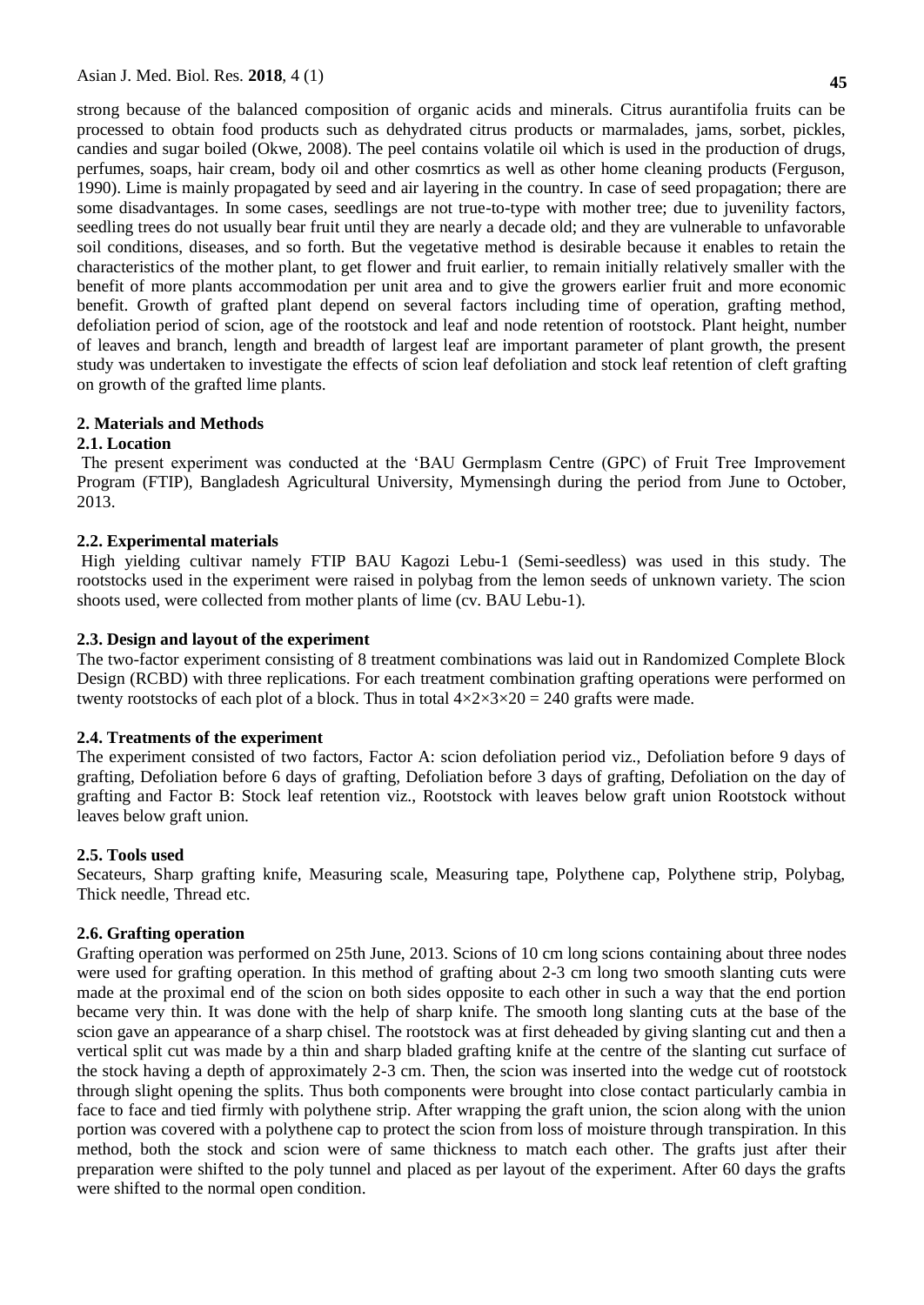## **2.7. Data collection**

The data were collected on the following parameters:

- 1. Graft Height
- 2. Number of leaves per graft
- 3. Number of branches per graft
- 4. Length of the largest leaf
- 5. Breadth of the largest leaf

## **2.8. Statistical analysis**

The collected data on graft height, number of leaves, number of branches, length of the largest leaf and breadth of the largest leaf were collected and statistically analyzed to find out the significance of differences between the treatments and treatment combinations. The means of all the treatments were calculated and the analyses of variances (ANOVA) for all the characters were performed by 'F' variance test. The significance of differences between treatments means were compared by Least Significant Difference (LSD) test (Gomez and Gomez, 1984).

## **3. Results and Discussion**

## **3.1. Effect of scion defoliation period**

Significant variations were observed in all parameters due to the effect of scion leaf defoliation period. Among the four scion leaf defoliation periods the highest graft height (45.47 cm), number of leaves (15.72) and branches (2.92), length of largest leaf (8.45 cm), breadth of largest leaf (3.77 cm) were observed when scion shoots were defoliated 6 days before grafting (Table 1). These variations in different parameters might be due to the better efficiency of defoliated scion shoots over undefoliated ones. Better efficiency of defoliated scion might be due to the fact that defoliation causes an immediate rise in sucrose content of phloem sap of the shoots. This helps in movement of solutes towards the apex of the shoots and thereby resulting in initiation of higher meristamatic activity at the bud level. This condition helps in better sap flow and good callus formation due to stimulation of cambium division favoring better graft union (Maiti and Biswas, 1980).

The graft height was significantly influenced by different scion defoliation periods, the highest graft height (45.47 cm) was found when the grafting was done with the scion defoliated 6 days before grafting and the lowest graft height (38.72 cm) was recorded from scion defoliated on the day of grafting. Higher vigor could be attributed to growth activity of buds of scion which get activated after defoliation which enhanced the length of rootstock and scion. These results are in line with Dhakal and Honda (1986).

| Table 1. Effect of scion defoliation period on graft height, number of leaves per graft, number of branch |  |
|-----------------------------------------------------------------------------------------------------------|--|
| per graft, length of largest leaf and breadth of largest leaf at 90 days after grafting.                  |  |

| Scion defoliation period | Graft height | <b>Number</b> | of | Number of       | Length<br>of     | <b>Breadth of largest</b> |
|--------------------------|--------------|---------------|----|-----------------|------------------|---------------------------|
| before grafting(days)    | $\rm (cm)$   | leaves        |    | <b>branches</b> | largest leaf(cm) | leaf(cm)                  |
| 9                        | 42.33        | 12.67         |    | 2.75            | 6.35             | 3.50                      |
| 6                        | 45.47        | 15.72         |    | 2.92            | 8.45             | 3.77                      |
| 3                        | 40.70        | 13.05         |    | 2.67            | 6.57             | 3.73                      |
| $\overline{0}$           | 38.72        | 12.12         |    | 2.25            | 5.60             | 3.37                      |
| LSD at $5%$              | 0.04         | 0.92          |    | 1.01            | 0.20             | 0.22                      |
| LSD at $1\%$             | 0.05         | 1.28          |    | 1.39            | 0.28             | 0.31                      |
| Level of significance    | $***$        | $***$         |    | $**$            | $***$            | $***$                     |

The maximum number of leaves (15.72) and branches (2.92) per graft were recorded in case of grafts obtained from scions defoliated 6 days before grafting this might be due to early bud breaking; resulting in early and better union of stock and scion thereby making the nutritional supply in required quantity easily giving quick growth of graft. On the other hand the lowest number of leaves (12.12) and branch (2.25) per graft was recorded when grafting was done with the scion defoliated on the day of grafting. This result is in agreement with the findings of Aftab (2004). Different scion leaf defoliation period of lime also significantly influenced the length and breadth of the largest leaf of the grafts. The lowest leaf length in case of scions defoliated on the day of grafting may be due to late bud breaking and secondary sprouting. The influence of curing on growth parameters could be attributed to initiation of cambium activity which might have resulted from defoliation (Hartman *et al.,* 1997). Importance and beneficial effects of scion treatment through defoliation on the growth of mango grafts have also been emphasized by Patil et al. (1981), Reddy and Melanta (1988).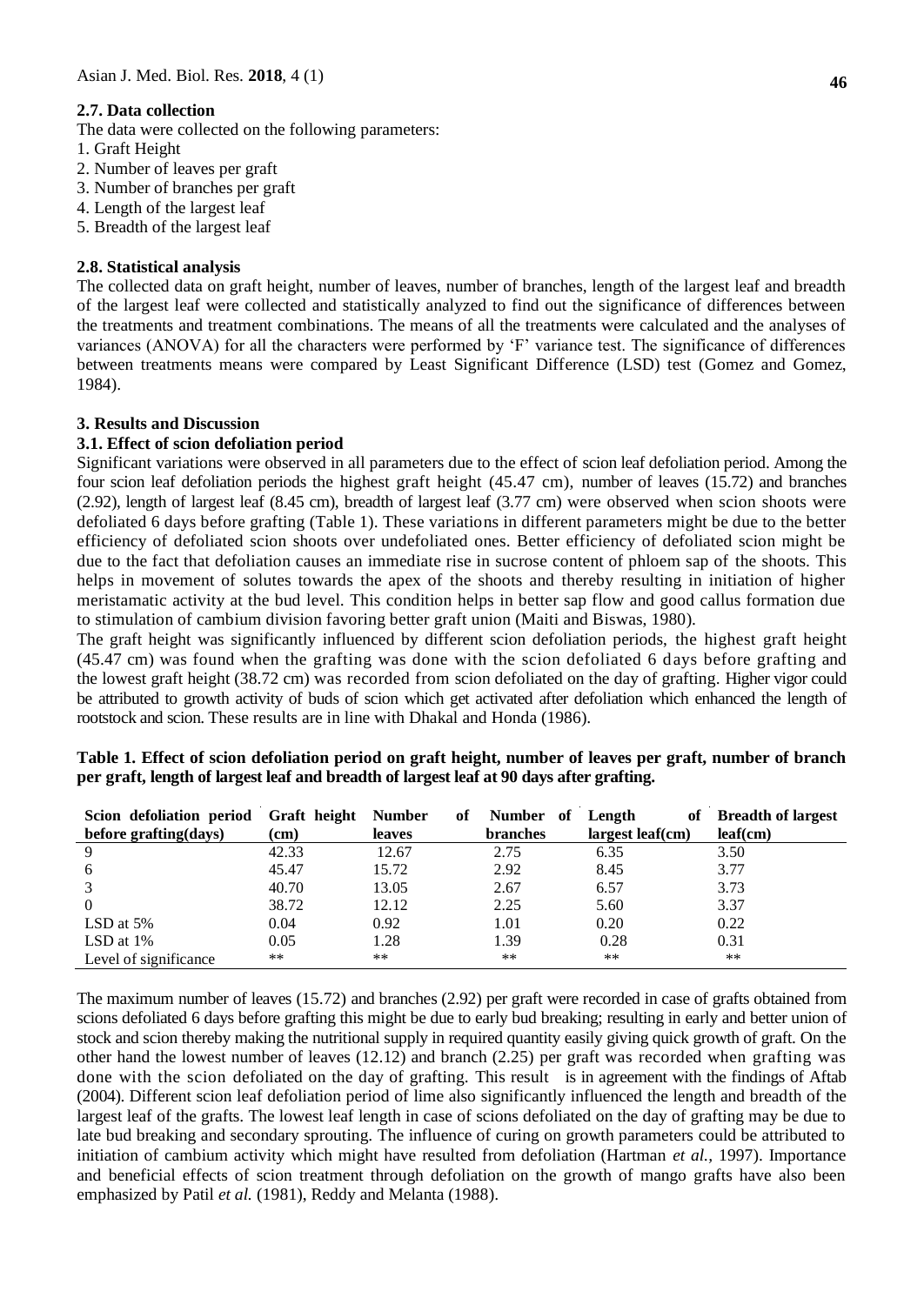## **3.2. Effect of stock leaf retention**

Rootstocks directly affect the ability of plants to take up water and nutrients and significantly alter the pattern of canopy development and photosynthesis. The highest graft height (43.83 cm) found in grafts with leaf below grafting union (Table 2) this might be also due to the increased photosynthetic rate, mobilization of food reserves and juvenility of rootstock and the normal activity of cells which is enhanced by proper photosynthesis that promotes earlier sprouting and their continual growth. This result is also proved by Khatun (2005).

| Table 2. Effect of stock leaf retention on graft height, number of leaves per graft, number of branch per |  |
|-----------------------------------------------------------------------------------------------------------|--|
| graft, length of largest leaf and breadth of largest leaf at 90 days after grafting.                      |  |

| <b>Stock leaf retention</b> | Graft  | <b>Number</b> | of | Number | of | Length       | of | <b>Breadth</b> | -of |
|-----------------------------|--------|---------------|----|--------|----|--------------|----|----------------|-----|
|                             | height | leaves        |    | branch |    | largest leaf |    | largest leaf   |     |
| Stock with leaves           | 43.83  | 15.46         |    | 2.82   |    | 7.47         |    | 3.78           |     |
| Stock without leaves        | 39.78  | 11.32         |    | 2.48   |    | 6.57         |    | 3.40           |     |
| LSD at $5\%$                | 0.71   | 0.65          |    | 0.03   |    | 0.21         |    | 0.08           |     |
| LSD at $1\%$                | 0.99   | 0.90          |    | 0.04   |    | 0.29         |    | 0.12           |     |
| Level of significance       | $***$  | $**$          |    | $**$   |    | $***$        |    | $***$          |     |

The highest number of leaves (15.62) and the maximum (2.82) number of branches produced in grafts obtained from rootstock with leaf might be due to adequate supply of photosynthates which accelerate the early bud break and maximum number of leaf emergence. . In an experiment with grafting of mango, Karim (2004) also observed the highest number of leaves (23.60) when grafting done retaining leaf on rootstock.

However, early establishment of graft union, vascular connection of scion and rootstock, mobilization of food reserves and increased photosynthesis helped to maintain higher growth rate of leaves so that the maximum length and breadth of the largest leaf were recorded from grafts retaining leaf on rootstock. Retention of leaves on rootstock facilitates carbohydrate production as a result proper supply of food is ensured that increased the cellular activities through rapid establishment of vascular connection between scion and rootstock. Aftab (2004) reported that scion should be defoliated 10 to 5 days before grafting operation and the rootstock should retain leaves below the graft union that gave higher stionic growth of mango. This result is also proved by Karim (2004), Khatun (2005), Biswas (2007), Debnath (2007).

# **4. Conclusions**

The results on the different parameters of the study advocated that among four scion defoliation periods, scion defoliated 6 days before grafting showed the best results in all aspects. Again in case of retention of leaf on rootstock, rootstock with leaf gave the best results in comparison to the rootstock without leaf. Hence grafting may be practiced for large scale propagation of lime retaining leaves below grafting union as they perform photosynthesis and provide food and nutrient for growth and development of the grafts. Therefore it can be concluded for the highest growth of grafted lime plants cleft grafting could be done by using scions defoliated 6 days before grafting and retaining leaves with rootstock.

# **Conflict of interest**

None to declare.

#### **References**

- Aftab M, 2004. Effect of scion leaf defoliation and retention of rootstock leaf` on the success and stionic growth in cleft grafting in mango cv. Amrapali, MS Thesis, Department of Horticulture, Bangladesh Agricultural University, Myrnensingh.
- BBS (Bangladesh Bureau of Statistics), 2015. Year Book of Agricultural Statistics of Bangladesh, Planning Bangladesh Bureau of Statistics, Planning Division, Ministry of Planning, Government of the People's Republic of Bangladesh, Dhaka Banglades.
- Biswas SR, 2007. Effect of scion maturity and stock leaf retention on the graft success and survivability of epicotyl grafting in Indian Olive, MS Thesis, Department of Horticulture, Bangladesh Agricultural University, Mymensingh**.**
- Debanath S, 2007. Effect of scion maturity and stock leaf retention on the graft success and survivability of epicotyls grafting in two types of jackfruit, MS Thesis, Department of Horticulture, Bangladesh Agricultural University, Mymensingh.